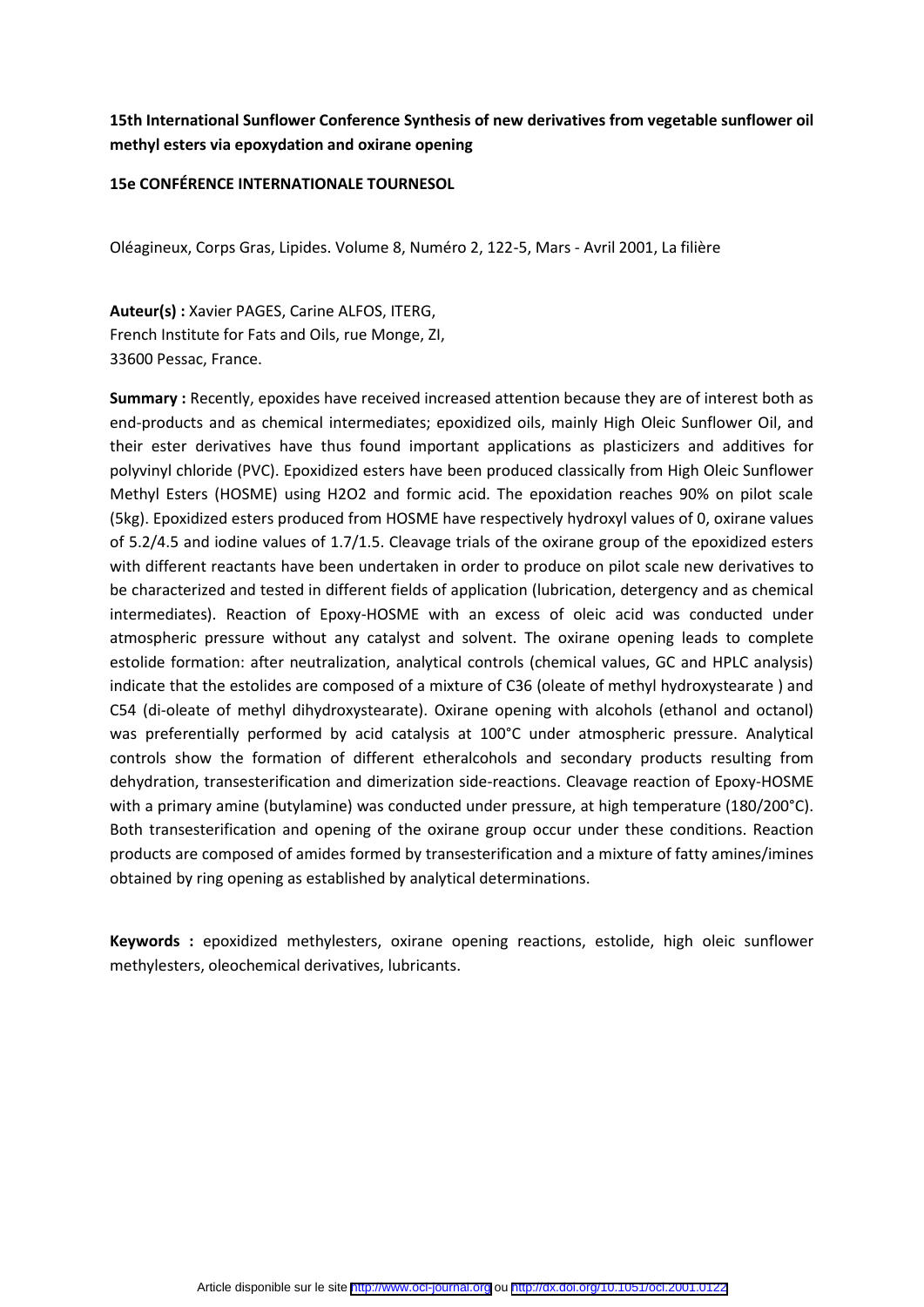### **ARTICLF**

## **Introduction**

The preparation and characterization of epoxides were described, as early as 1861, by the chemists Berthelot, Wurtz and Reboul [1].

More recently, epoxides have received increas-ed attention because of their interest, both as endproducts and as chemical intermediates; so epoxidized oils - mainly soybean oil - and their ester derivatives have found important applications as plasticizers and additives for polyvinyl chloride (PVC) [2].

The high reactivity of the oxirane group undergoes a wide variety of ring-opening reactions with a broad range of electrophile and nucleophile agents [3]. Therefore, new routes toward an interesting range of functional groups are provided.

In our present work, cleavages of the oxirane group of epoxidized HOSME were studied according to the following routes:

- acid opening by reaction with fatty acids from High Oleic Sunflower Oil,

- alcoholysis by reaction with ethanol and octanol (acid and base catalysis),

- reaction with butylamine.

### **Material and methods**

# *Preparation of epoxidized esters [4, 7, 12, 13]*

### *Material*

Commercial high oleic sunflower methyl esters (HOSME) were from industrial sources and provided by NOVANCE Cy (Compiègne, France). The main characteristics of these raw materials are reported in the *Table 1*.

Epoxidation was conducted with analytical grade formic acid (99%, Merck) and hydrogen peroxide (50%, Prolabo).

### *Method of epoxidation*

In this work, *in situ* epoxidation with formic acid was performed following the usual process conditions described in *Figure 1*.

# *Cleavage of epoxidized esters [5, 6, 8-11, 13-15]*

### *Materials*

Fatty acids were produced from HOSME on pilote scale (1kg) by saponification and acid splitting. Fatty acid composition is reported in *Table 1*. The alcohols were analytical grade: Ethanol (99.8%, Carlo Erba), octanol (99%, Fluka). Para-toluene sulfonic acid (PTSA) was also analytical grade. Butylamine (98%) was provided by Fluka.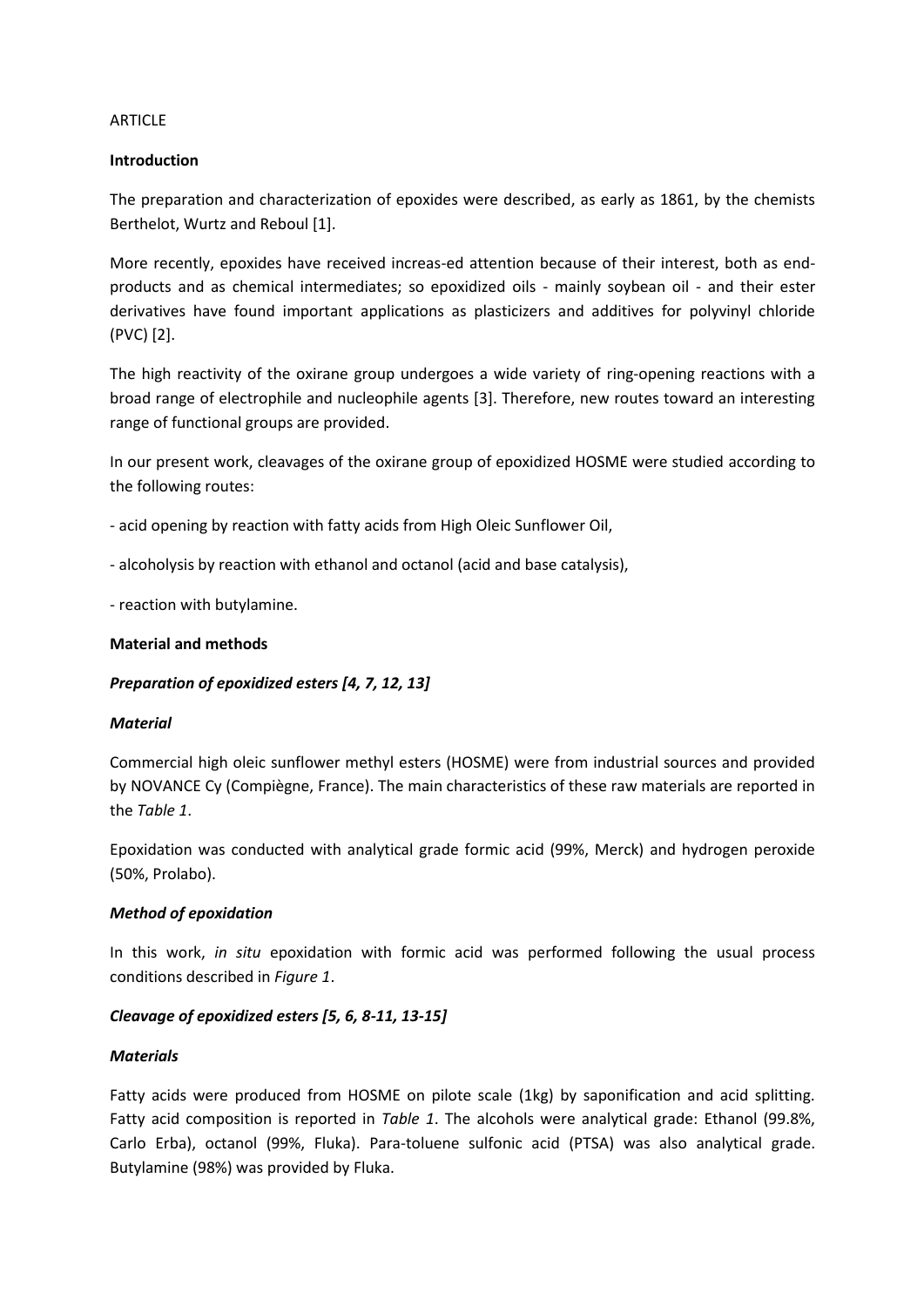# *Analytical methods*

The analytical methods for the characterization of raw materials and reaction products are given in *Table 2*.

### **Results and discussion**

## *Epoxidation*

Fatty acid composition and the chemical characteristics of expoxidized methyl esters determined by GC are given in *Table 3*.

## *Cleavage of epoxidized esters*

## *Reactions of epoxidized esters with High Oleic Sunflower Fatty Acids (HOSFA)*

The reaction of epoxidized HOSME with HOSFA can be performed through an easy, environmentally friendly route. We found that no catalyst and solvent are needed.

The reactions were carried out under atmospheric pressure. The reaction produces mainly estolides but also small quantities of dimers and polymers as side products.

HPLC analysis of the reaction mixture, before and after saponification followed by acid splitting, allows to determine the estolide content, because dimer and polymer fractions are not saponifiable. This analysis was performed accord-ing to the IUPAC method 2508 (Column PL gel 5µm,100A°, L = 300mm, diam.: 7mm; detector: differential refractor; solvent: THF).

The results of a pilot trial are reported in the *Table 4*.

After neutralization of the oleic acid excess with caustic soda, the total estolide content reaches 100%. The high hydroxyl value (174) is due to the ring opening resulting also in the formation of alcohol functions. The main estolide (80% of the reaction products) is a C36 diester, namely the oleate of methyl-hydroxystearate. The characteristics of this product are interesting and allow to face its using in the field of lubricants.

# *Reaction of epoxidized esters with alcohols - Alcoholysis of epoxidized HOSME vith ethanol and octanol*

Alcoholysis study of epoxidized HOSME with ethanol and octanol was conducted in order to determine the best cleavage conditions of the oxirane group: acid catalysts (zinc chloride, paratoluene sulfonic acid) and basic catalyst (sodium methylate) were tested. As expected, no cleavage of the oxirane group occurs when no, or basic catalyst is used at temperatures below 100°C.

With ethanol, the best results were obtained with PTSA.

The oxirane ring cleavage is complete at 80°C, after 12 hours, under 1 bar. Ether formation is confirmed by different determinations and particularly the saponification value and GC analysis of the reaction products.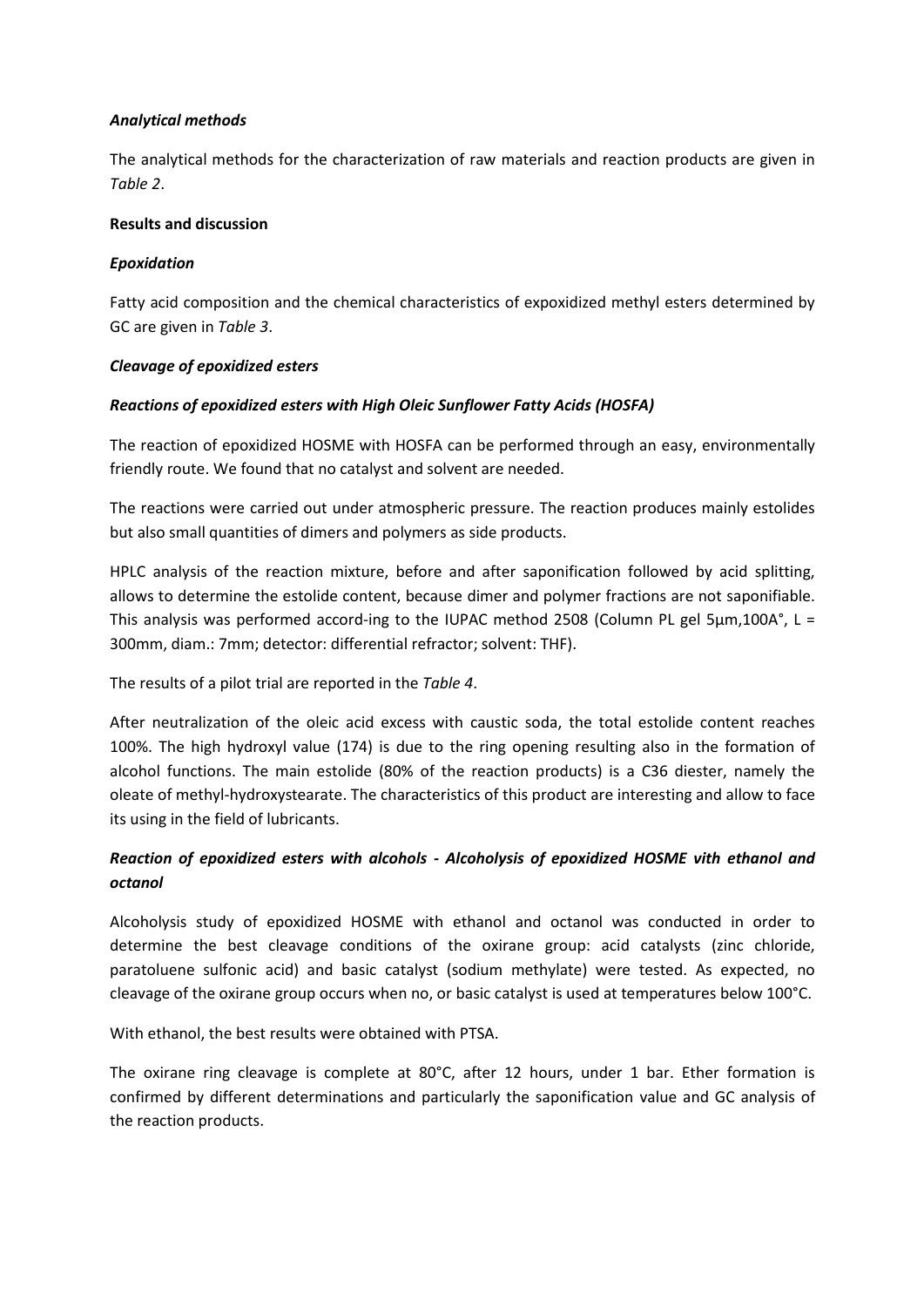The main component of the reaction mixture is the methyl ethoxyhydroxystearate (> 50%, by GC). Secondary products are also formed during the reaction. The characteristics of the reaction products are reported on *Table 5*. The low flow point value and iodine value (best resistance to oxidation) allow to face its using in the field of lubrication.

With octanol as reactant, the best results were obtained with PTSA (0.5% w/w) under the following conditions: 100°C during 17 hours, with a molar esters/ alcohol ratio of 1/3 for a conversion rate close to 100%. The characteristics of the reaction products are reported on *Table 6*.

As indicated by the oxirane value after reaction (0), the ring opening is complete under these conditions. Other chemical values reported as well as GC analysis of the reaction products confirm the formation of etheralcohols and side products. The main final compound obtained (more than 60% of the final mixture) is the methyl octoxy-hydroxystearate. Secondary products are also formed during the reaction. The physical charateristics of the final products are reported in *Table 7*.

For comparaison we also indicated the corresponding values for the methyl esters of high oleic sunflower oil. It appears that the viscosity of octylic ethers is higher; the cold performances are similar but the oxidation stability is better due to the very low unsaturation.

# *Cleavage with butylamine*

Oxirane ring opening of epoxidized HOSME with amines and particularly with butylamine is more difficult than with the former reactants. The difficult point is that the opening of the oxirane group competes with the transamidation reaction. The *Figure 2* describes the competition between these reactions.

We actually observed that transamidation always joins amination. On the first trial, reaction with different catalysts under "soft conditions", for instance at 80°C wich is the boiling point of butylamine, were not successful. The final optimized operating conditions need to work under pressure (3 bar) at 140/200°C without catalyst, with a molar ratio 1/36 (epoxidized HOSME/butylamine) during 3 hours. The reaction temperature appears to be a key parameter (details below in *Table 8*).

The reaction products were then washed with distilled water and dried under reduced pressure. The compounds from routes A (1-butylamido epoxidized oleic methyl esters) and B (1-butylamido 10 hydroxy-9 butylamino oleic methyl esters) mentioned in *Figure 2* are found in the final reaction products at levels depend-ing on the operating parameters.

The *Table 8* reports the different concentrations obtained for A and B, as a function of the reaction temperature.

The characterization of the final reaction products is a delicate issue. As said previously, classical hydroxyl and oxirane determinations are not suitable because of analytical interferences. Different chromatographic methods have been developped in order to determine nitrogen derivatives content and side reaction products. From the analytical results, complete transamidation and amination can only be achieved with high temperature (180/200°C).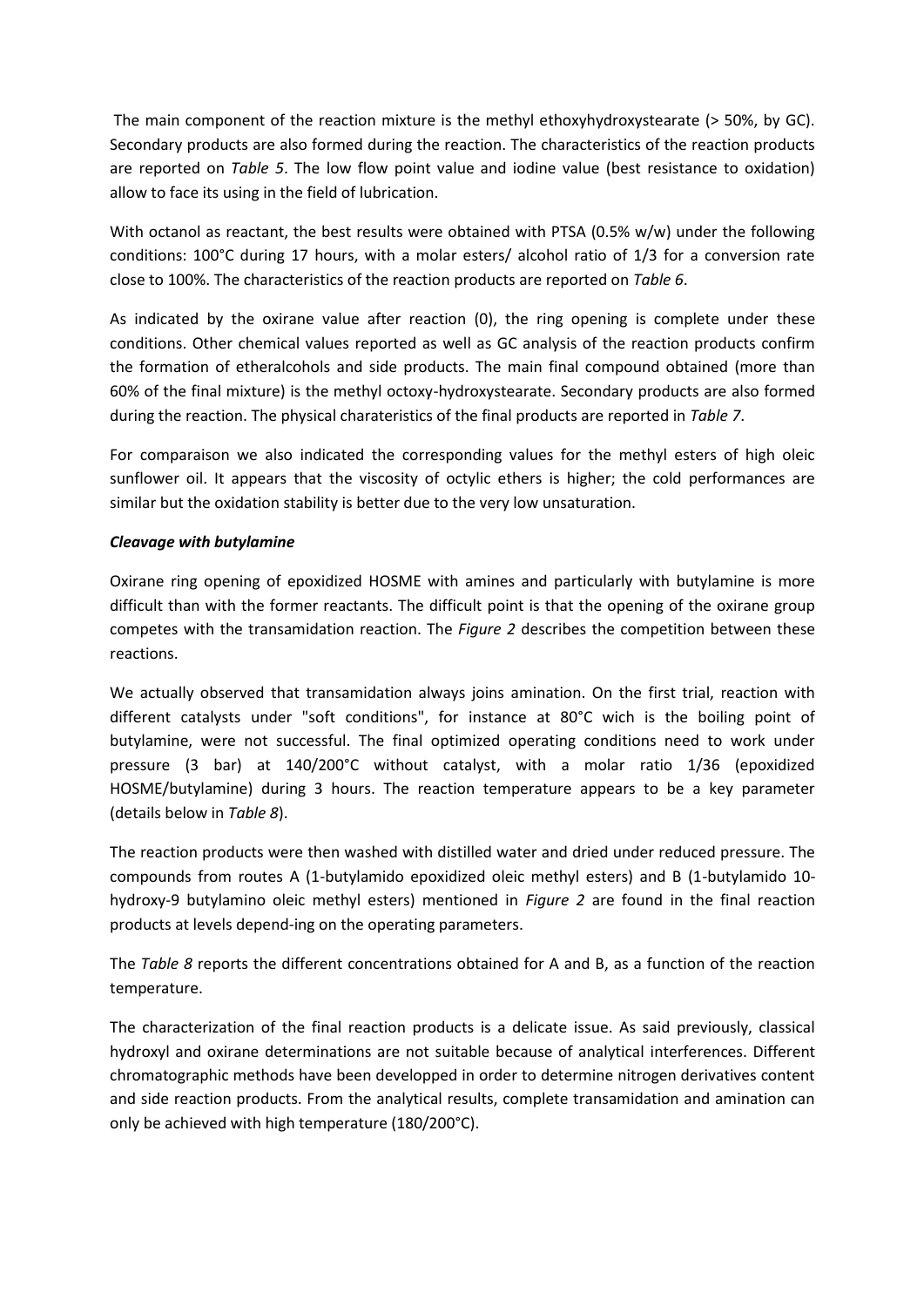Infrared spectroscopy clearly detected that, under the reported operating conditions, imine and polycondensation products - obtained by dehydration - are also formed during the reaction. The presence of dimers formed by dimerization of non epoxidized transaminated methyl esters, is also characterized, probably in very small quantity.

### **CONCLUSION**

\* Epoxidation of high oleic sunflower methyl esters (HOSME) was sucessfully performed following the classical *in situ* formic acid process with a high conversion rate and satisfactory characteristics. The conversion yield is about 85-90% and the low hydroxyl values indicate that negligible oxirane cleavage occurs, allowing to conclude that the diol side formation is minimized.

\* Cleavage trials of these epoxidized methyl esters with different reactants, both on laboratory and pilot scale (up to 5kg), demonstrate their potential interest as starting materials to produce, under "soft" conditions:

- hydroxy esters or estolides by cleavage with fatty acids from high oleic sunflower oil with a conversion rate of 90%,

- ether alcohols with monoalcohols as reactants.

For these last reactions, acid catalysis gives better conversion rate than basic catalysis which promotes transesterification and side products formation.

With Epoxidized High Oleic Sunflower Methyl Esters and octanol as reactant (100°C, 17h), the conversion rate is close to 100% to produce mainly (60%) the methyl-octoxy-hydroxystearate. The final products obtained on pilot scale contain also side products and are currently tested to determine their potential applications in the field of lubrication and as chemical intermediates for detergency.

\* Using more drastic conditions (pressure and temperature) with butylamine as reactant, it is possible to obtain hydroxy-butylamine derivatives. Under the reported conditions, transamidation is the inevitable co-reaction of amination, and side products such as imine and polycondensation products have been identified.

### **REFERENCES**

1. ASHLAND OIL & REFINING COMPANY (1967). Epoxidation Process using Peracetic Acid produced *in situ*, US Patent 3,360,531.

2. BASF Ag, DE Patent 195 40 091 A1 (1995).

3. BASF Ag, Wo Patent 97/16408 (1997).

4. FINDLEY TW, SWERN D, SCANLAN JT (1945). Epoxidation of unsaturated fatty materials with peracetic acid in glacial acetic acid solution. *J Am Chem Soc*, 67: 412-4.

5. GAN NLH, *et al*. (1992). Kinetic Studies of Epoxidation and Oxirane Clevage of Palm Olein Methyl Esters. *J Am Oil Chem Soc*, 69: 347-51.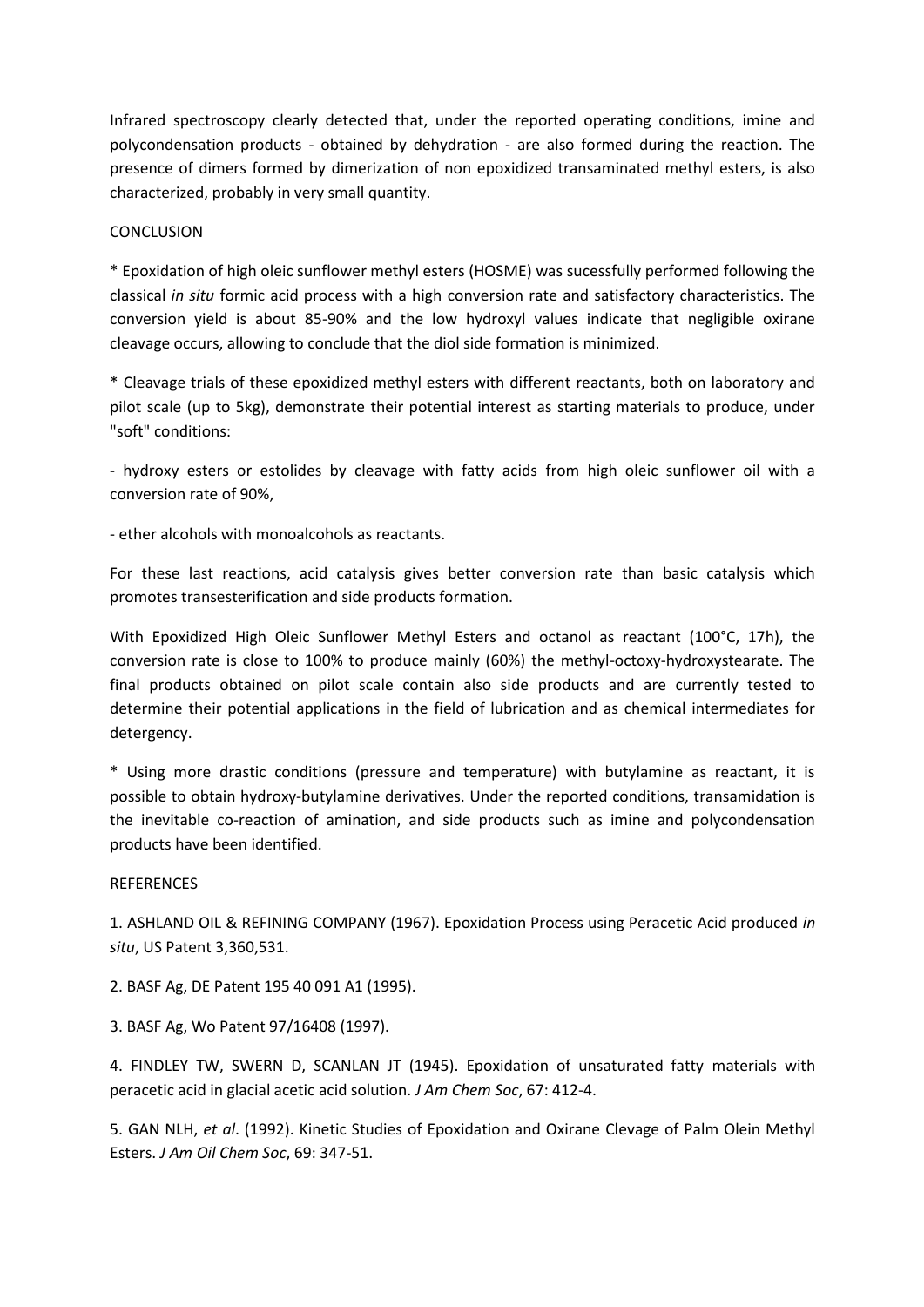6. GUNSTONE FD (1997). Epoxidized Oils. In: GUNSTONE FD, PADLEY FB, eds. *Lipid Technologies and Applications*. New York: Marcel Dekker Inc.: 759-69.

7. HENKEL KGAA (1984). Continuous epoxidation, esp. of soya oil, with performic acid - production *in situ*, using cascade of reactors operated with cross countercurrent flow, DE Patent 3,320,219.

8. HENKEL KGAA (1988). Preparation of epoxidized fatty alcohol from unsaturated alcohol by reaction with aq. solutions of hydrogen peroxide and formic acid in presence of buffer, without catalyst, EP Patent 286937.

9. HENKEL KGAA (1990). Fatty alcohol deriv. with vicinal hydroxy and alkoxy groups. Production by high pressure hydrolysis of ester prepared by acylation, epoxidation and ring opening, DE Patent 3,829,735.

10. HENKEL KGAA (1990). Fatty alcohol deriv. with vicinal hydroxy and alkoxy gps. production from fatty acid ester by epoxidation, ring opening and catalytic hydrogenation, DE Patent 3,829,743.

11. NOR HM, *et al*. (1991). The use of epoxidized palm oil products for the synthesis of radiation curable resins. In : APPLEWHITE TH, ed. *Proceedings of world conference on oleochemicals into the 21st century*. AOCS, Champaign: 311-4.

12. SCHMITZ WR, WALLACE JG (1954). Epoxidation of methyl oleate with hydrogen peroxide. *J Am Oil Chem Soc*, 31: 363-5.

13. SOLVAY AND CIE (1962). Cyclic epoxidation process for unsaturated fatty acid, DE Patent 1,257,767.

14. ZAHER FA, EL-SHAMI SM (1990). Oxirane ring opening by formic acid. *Grasas y Aceites*, 41: 361-5.

15. ZOEBELEIN H (1992). Renewable resources for the chemical industry. *Inform*, 3: 721-5.



Figure 1. *Epoxidation process of Fatty Acid Methyl Esters.*

Illustrations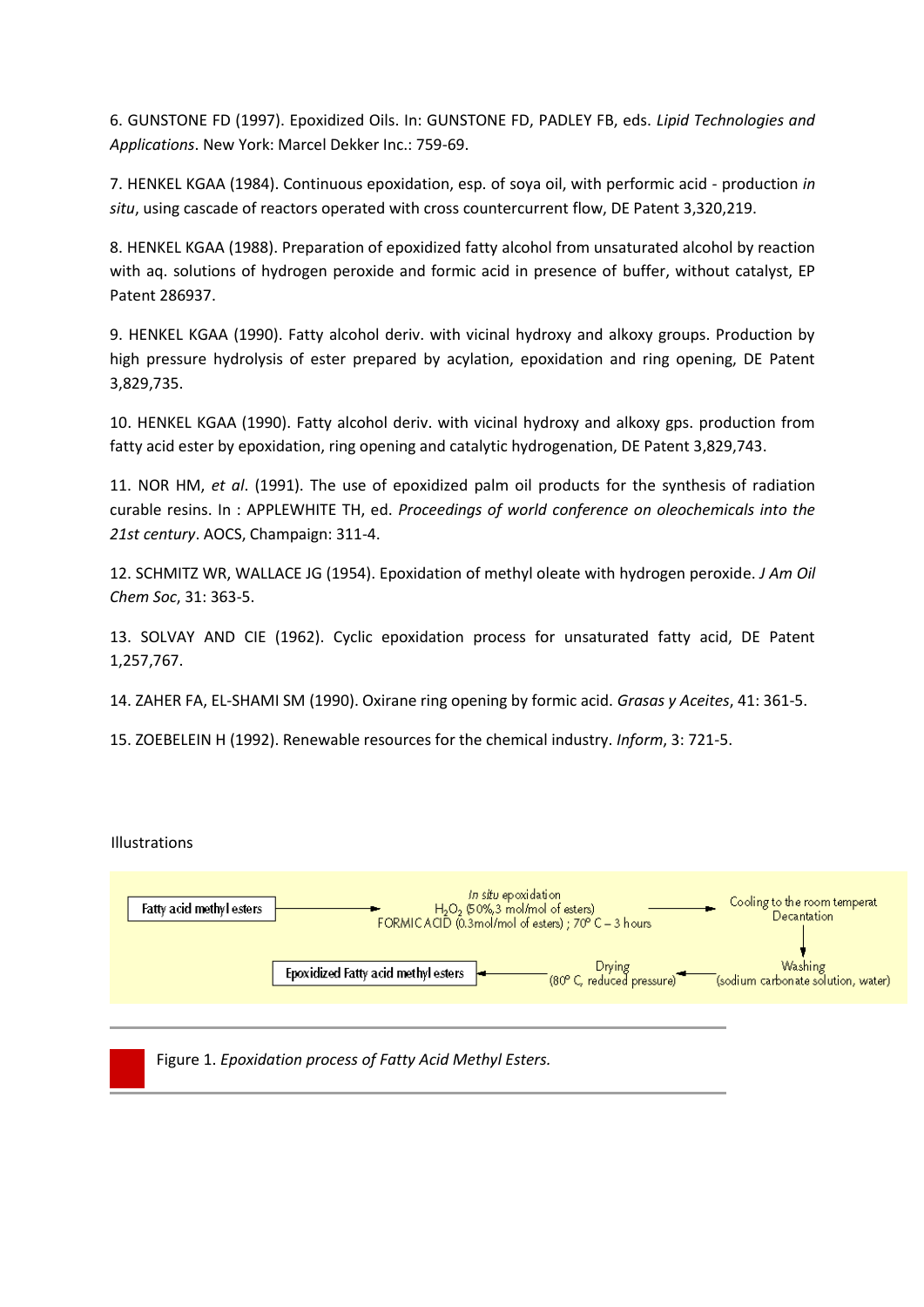

Figure 2. Cleavage of Epoxidized High Oleic Sunflower Methyl Esters with **Butylamine-Main reactions.** 

| Fatty acids (%)    | <b>HOSME</b> | Determination            | <b>HOSME</b> |
|--------------------|--------------|--------------------------|--------------|
| C16:0              | 3.7          |                          |              |
| C18:0              | 3.9          | Acid value (mg KOH/g)    | 0.3          |
| C18:1              | 80.5         | <b>NF ISO 660</b>        |              |
| C18:2              | 9.0          | lodine value (g l./100g) | 84.0         |
| C18:3              | 0.1          | <b>NFEN ISO 3961</b>     |              |
| C <sub>20</sub> :0 | 0.3          | Saponification value     | 190.0        |
| C2O:1              | 0.3          | (mg KOH/g)               |              |
| C <sub>22</sub> :0 | 0.9          | <b>NF ISO 3957</b>       |              |
| C22:1              | 0.1          |                          |              |
| C24:0              | O.3          |                          |              |
| C24:1              | 0.1          |                          |              |
| ΝF                 | O.8          |                          |              |

"Gas chromatography (GC) method: NF 60 5508/5509.<br>"HOSME: High Oleic Sunflower Methyl Esters.<br>"N!: not identified.

| Table 2. Main analytical methods used for starting and final products characterization. |  |  |  |  |
|-----------------------------------------------------------------------------------------|--|--|--|--|
| Method                                                                                  |  |  |  |  |
| <b>NF ISO 3957</b>                                                                      |  |  |  |  |
| <b>NFEN ISO 3961</b>                                                                    |  |  |  |  |
| <b>NF ISO 660</b>                                                                       |  |  |  |  |
| ACCS Cd 9-57                                                                            |  |  |  |  |
| AFNOR NF T60-213                                                                        |  |  |  |  |
| NF ISO 5508/5509                                                                        |  |  |  |  |
| <b>IUPAC 2508</b>                                                                       |  |  |  |  |
| GC ITERG's method <sup>a</sup>                                                          |  |  |  |  |
| GC ITERG's method <sup>b</sup>                                                          |  |  |  |  |
| and Infrared Spectroscopy                                                               |  |  |  |  |
| ACCS Tf 1b-64                                                                           |  |  |  |  |
|                                                                                         |  |  |  |  |

"On column injector, detection: FID, Cap. Col., L = 7.5m, Ø = 0.25mm, Phase SE 52/54, film thick ness 0.15µm, oven<br>temp.: 60 to 340°C, 10°C/mn; P<sub>it,</sub> : 0.7bar; transesterification with trimethylammonium hydroxide.<br>"Chroma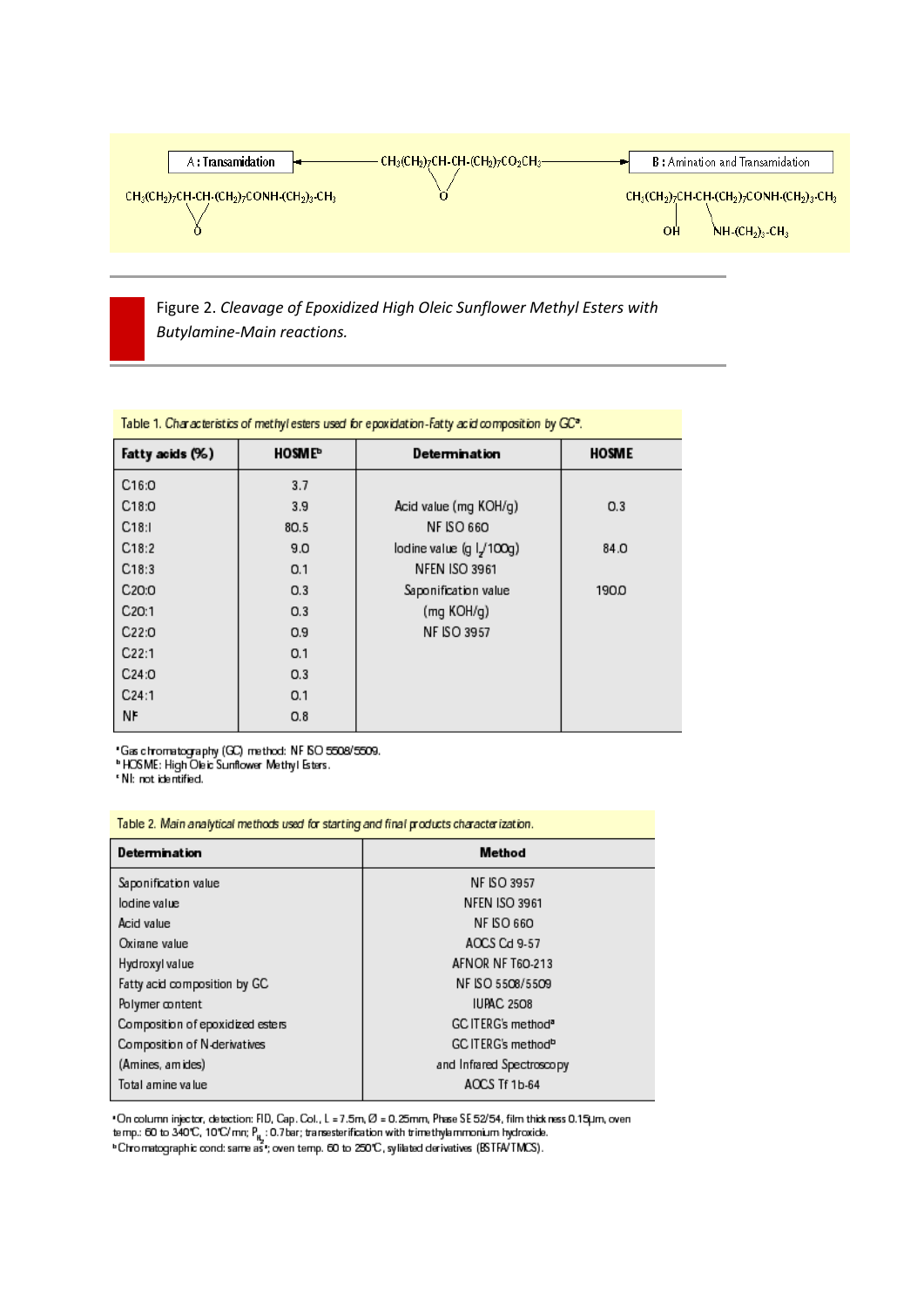| Table 3. Characteristics of epoxidized methyl esters-fatty acid composition by GC <sup>®</sup> . |                   |                      |                   |  |  |  |
|--------------------------------------------------------------------------------------------------|-------------------|----------------------|-------------------|--|--|--|
| <b>Fatty acids</b>                                                                               | Epoxidized HOSME® | Determination        | Epoxidized HOSME® |  |  |  |
| C16:0                                                                                            | 5.0               | lodine value         | 1.6g/100g         |  |  |  |
| C18:0                                                                                            | 5.0               | Saponification value | 182.0mg KOH/100g  |  |  |  |
| $C18:1 + C18:2 + C18:3$                                                                          | < 0.1             | Acid value           | 0.4mgKOH/g        |  |  |  |
| C <sub>20</sub> :0                                                                               | 0.4               | Hydroxyl value       | < 0.1 mg KOH/g    |  |  |  |
| C2O:1                                                                                            | < 0.1             | Oxirane value        | 4.8gO/100g        |  |  |  |
| C22:0                                                                                            | I.O               |                      |                   |  |  |  |
| C22:1                                                                                            | < 0.1             |                      |                   |  |  |  |
| C24:0                                                                                            | 0.4               |                      |                   |  |  |  |
| C18:010XE                                                                                        | 79.8              |                      |                   |  |  |  |
| C18:020X <sup>d</sup>                                                                            | 7.3               |                      |                   |  |  |  |
| C18:030X =                                                                                       | < 0.1             |                      |                   |  |  |  |
| C20:010X                                                                                         | 0.3               |                      |                   |  |  |  |
| ΝI                                                                                               | 0.7               |                      |                   |  |  |  |

"GC special conditions: injector on column; detector FID; cap.Col., Phase SE 52/54, L = 7.5m, Ø = 0.25mm; film thick nass<br>0.15µm; oven temperature: 60 to 340°C; 10°C/min; P<sub>N2</sub>: 0.7b; transesterification with trimethylamm

| <b>Starting materials</b>                               | <b>Cleavage conditions</b>                              | Neutralization conditions                                    |
|---------------------------------------------------------|---------------------------------------------------------|--------------------------------------------------------------|
| Epoxidized HOSME (841g)<br>Oleic acid from HOSFA (760g) | No catalyst, 175°C, 17h                                 | Caustic soda (10.6g), 70°C,<br>30min.                        |
|                                                         | Characteristics of reaction<br>prod ucts after cleavage | Characteristics of reaction<br>products after neutralisation |
| Weight                                                  |                                                         | 1,265g                                                       |
| Oxirane value                                           | < 0.1                                                   | $< 0.1$ g $O/100$ g                                          |
| Acid value                                              | 9.2                                                     | 0.25mgKOH/g                                                  |
| Hydroxyl value                                          |                                                         | 174mgKOH/100g                                                |
| lodine value                                            |                                                         | 45gl/100g                                                    |
| Saponification value                                    |                                                         | 195gKOH/100g                                                 |
| Total estolide content (%)                              | 90.7                                                    | 100                                                          |
| Gardner color                                           |                                                         | 6/7                                                          |
| Sight                                                   |                                                         | clear                                                        |
| Dynamic viscosity at 40°C                               |                                                         | 48.7m m <sup>2</sup> /s                                      |
| Dynamic viscosity at 100°C                              |                                                         | 8.02m m <sup>2</sup> /s                                      |
| Viscosity index                                         |                                                         | 136                                                          |
| Flash point                                             |                                                         | 220°C                                                        |
| Flow point                                              |                                                         | -1'C                                                         |
| Cloud point                                             |                                                         | $+7.2^{\circ}C$                                              |
|                                                         |                                                         |                                                              |

Table 4. Cleavage of epoxidized HOSME<sup>®</sup> with HOSFA<sup>b</sup> - Results of a pilot plant trial (1kg).